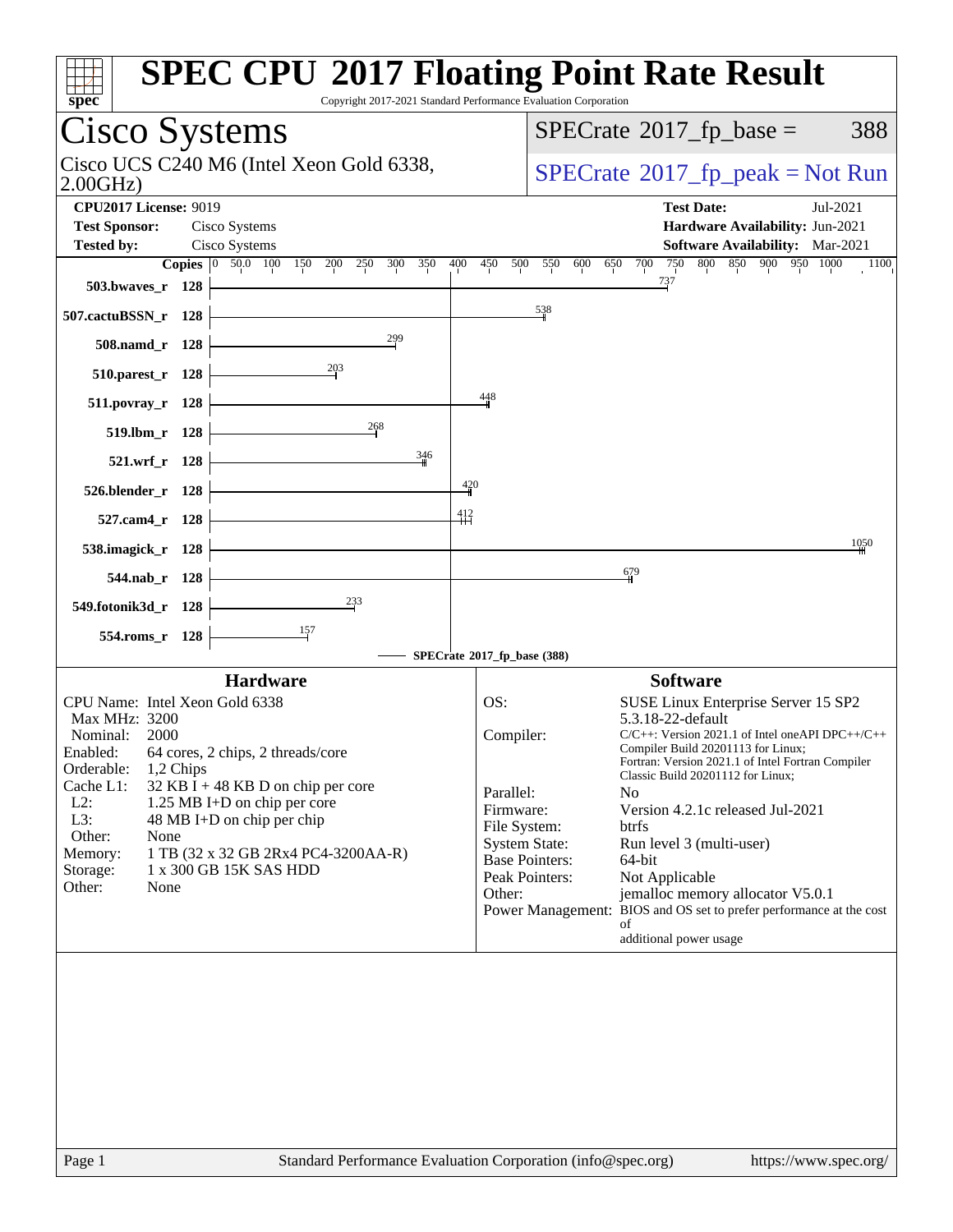

Copyright 2017-2021 Standard Performance Evaluation Corporation

## Cisco Systems

2.00GHz)

 $SPECTate@2017<sub>fr</sub> base = 388$ 

## Cisco UCS C240 M6 (Intel Xeon Gold 6338,  $\vert$  [SPECrate](http://www.spec.org/auto/cpu2017/Docs/result-fields.html#SPECrate2017fppeak)®[2017\\_fp\\_peak = N](http://www.spec.org/auto/cpu2017/Docs/result-fields.html#SPECrate2017fppeak)ot Run

**[CPU2017 License:](http://www.spec.org/auto/cpu2017/Docs/result-fields.html#CPU2017License)** 9019 **[Test Date:](http://www.spec.org/auto/cpu2017/Docs/result-fields.html#TestDate)** Jul-2021 **[Test Sponsor:](http://www.spec.org/auto/cpu2017/Docs/result-fields.html#TestSponsor)** Cisco Systems **[Hardware Availability:](http://www.spec.org/auto/cpu2017/Docs/result-fields.html#HardwareAvailability)** Jun-2021 **[Tested by:](http://www.spec.org/auto/cpu2017/Docs/result-fields.html#Testedby)** Cisco Systems **[Software Availability:](http://www.spec.org/auto/cpu2017/Docs/result-fields.html#SoftwareAvailability)** Mar-2021

#### **[Results Table](http://www.spec.org/auto/cpu2017/Docs/result-fields.html#ResultsTable)**

|                                                     | <b>Base</b>   |                |       |                |       | <b>Peak</b>    |       |               |                |              |                |              |                |              |
|-----------------------------------------------------|---------------|----------------|-------|----------------|-------|----------------|-------|---------------|----------------|--------------|----------------|--------------|----------------|--------------|
| <b>Benchmark</b>                                    | <b>Copies</b> | <b>Seconds</b> | Ratio | <b>Seconds</b> | Ratio | <b>Seconds</b> | Ratio | <b>Copies</b> | <b>Seconds</b> | <b>Ratio</b> | <b>Seconds</b> | <b>Ratio</b> | <b>Seconds</b> | <b>Ratio</b> |
| 503.bwayes_r                                        | 128           | 1742           | 737   | 1742           | 737   | 1743           | 736   |               |                |              |                |              |                |              |
| 507.cactuBSSN r                                     | 128           | 301            | 538   | 301            | 538   | 301            | 539   |               |                |              |                |              |                |              |
| $508$ .namd $r$                                     | 128           | 407            | 299   | 407            | 299   | 407            | 299   |               |                |              |                |              |                |              |
| 510.parest_r                                        | 128           | 1646           | 203   | 1652           | 203   | 1657           | 202   |               |                |              |                |              |                |              |
| 511.povray_r                                        | 128           | 670            | 446   | 667            | 448   | 664            | 450   |               |                |              |                |              |                |              |
| 519.lbm r                                           | 128           | 503            | 268   | 504            | 268   | 505            | 267   |               |                |              |                |              |                |              |
| $521$ .wrf r                                        | 128           | 835            | 343   | 829            | 346   | 825            | 348   |               |                |              |                |              |                |              |
| 526.blender r                                       | 128           | 464            | 420   | 464            | 420   | 467            | 417   |               |                |              |                |              |                |              |
| $527$ .cam $4r$                                     | 128           | 532            | 421   | 544            | 412   | 552            | 405   |               |                |              |                |              |                |              |
| 538.imagick_r                                       | 128           | 304            | 1050  | 302            | 1050  | 303            | 1050  |               |                |              |                |              |                |              |
| $544$ .nab r                                        | 128           | 317            | 679   | 317            | 681   | 319            | 675   |               |                |              |                |              |                |              |
| 549.fotonik3d r                                     | 128           | 2143           | 233   | 2143           | 233   | 2141           | 233   |               |                |              |                |              |                |              |
| $554$ .roms_r                                       | 128           | 1292           | 157   | 1290           | 158   | 1296           | 157   |               |                |              |                |              |                |              |
| $SPECrate*2017_fp\_base =$<br>388                   |               |                |       |                |       |                |       |               |                |              |                |              |                |              |
| $SPECrate^{\circ}2017_fp\_peak =$<br><b>Not Run</b> |               |                |       |                |       |                |       |               |                |              |                |              |                |              |

Results appear in the [order in which they were run](http://www.spec.org/auto/cpu2017/Docs/result-fields.html#RunOrder). Bold underlined text [indicates a median measurement.](http://www.spec.org/auto/cpu2017/Docs/result-fields.html#Median)

#### **[Submit Notes](http://www.spec.org/auto/cpu2017/Docs/result-fields.html#SubmitNotes)**

 The numactl mechanism was used to bind copies to processors. The config file option 'submit' was used to generate numactl commands to bind each copy to a specific processor. For details, please see the config file.

## **[Operating System Notes](http://www.spec.org/auto/cpu2017/Docs/result-fields.html#OperatingSystemNotes)**

Stack size set to unlimited using "ulimit -s unlimited"

#### **[Environment Variables Notes](http://www.spec.org/auto/cpu2017/Docs/result-fields.html#EnvironmentVariablesNotes)**

Environment variables set by runcpu before the start of the run: LD\_LIBRARY\_PATH = "/home/cpu2017/lib/intel64:/home/cpu2017/je5.0.1-64" MALLOC\_CONF = "retain:true"

## **[General Notes](http://www.spec.org/auto/cpu2017/Docs/result-fields.html#GeneralNotes)**

 Binaries compiled on a system with 1x Intel Core i9-7940X CPU + 64GB RAM memory using openSUSE Leap 15.2 Transparent Huge Pages enabled by default Prior to runcpu invocation Filesystem page cache synced and cleared with:

**(Continued on next page)**

Page 2 Standard Performance Evaluation Corporation [\(info@spec.org\)](mailto:info@spec.org) <https://www.spec.org/>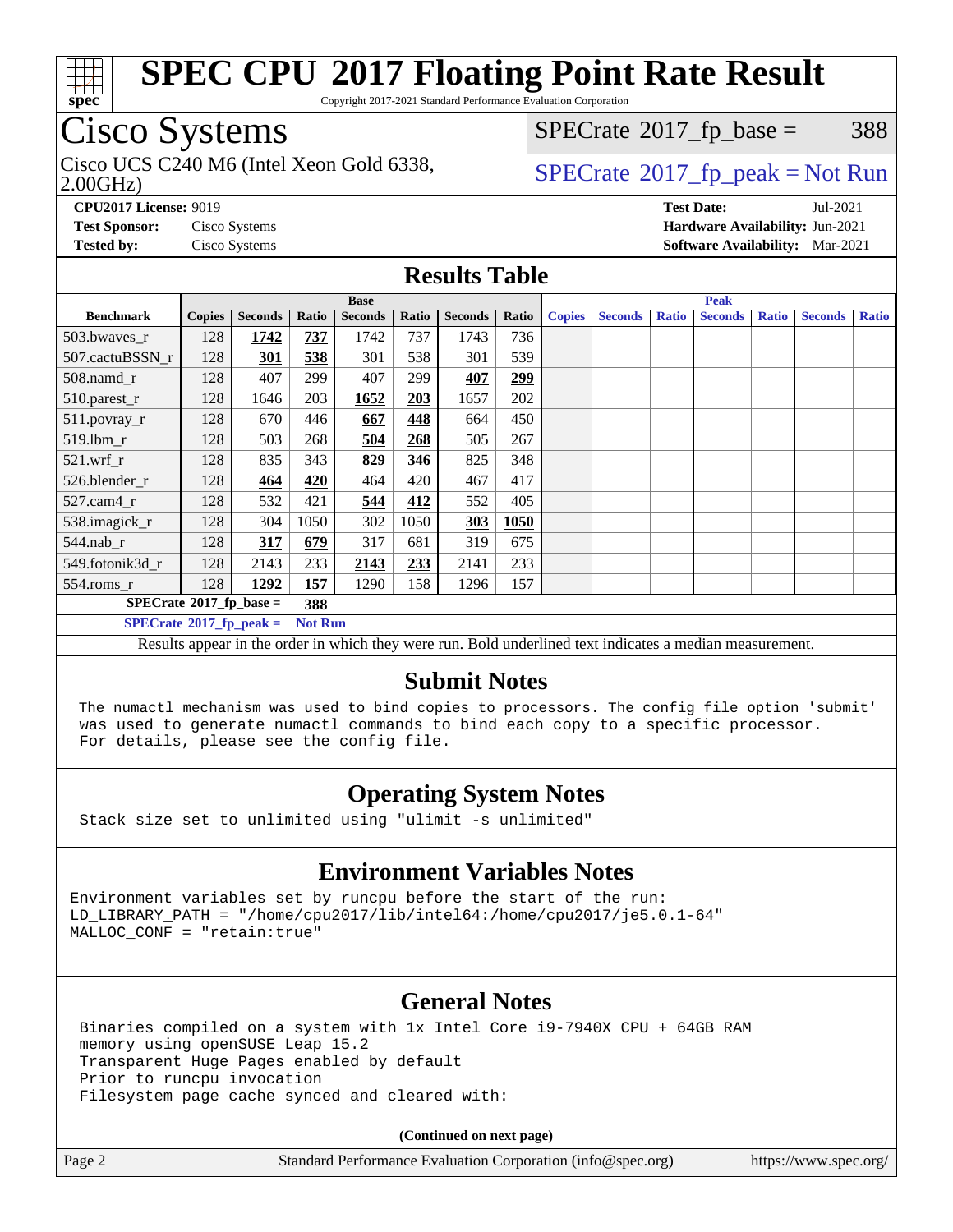

Copyright 2017-2021 Standard Performance Evaluation Corporation

# Cisco Systems

2.00GHz) Cisco UCS C240 M6 (Intel Xeon Gold 6338,  $\vert$  [SPECrate](http://www.spec.org/auto/cpu2017/Docs/result-fields.html#SPECrate2017fppeak)®[2017\\_fp\\_peak = N](http://www.spec.org/auto/cpu2017/Docs/result-fields.html#SPECrate2017fppeak)ot Run

 $SPECTate@2017<sub>fr</sub> base = 388$ 

**[Test Sponsor:](http://www.spec.org/auto/cpu2017/Docs/result-fields.html#TestSponsor)** Cisco Systems **[Hardware Availability:](http://www.spec.org/auto/cpu2017/Docs/result-fields.html#HardwareAvailability)** Jun-2021 **[Tested by:](http://www.spec.org/auto/cpu2017/Docs/result-fields.html#Testedby)** Cisco Systems **[Software Availability:](http://www.spec.org/auto/cpu2017/Docs/result-fields.html#SoftwareAvailability)** Mar-2021

**[CPU2017 License:](http://www.spec.org/auto/cpu2017/Docs/result-fields.html#CPU2017License)** 9019 **[Test Date:](http://www.spec.org/auto/cpu2017/Docs/result-fields.html#TestDate)** Jul-2021

#### **[General Notes \(Continued\)](http://www.spec.org/auto/cpu2017/Docs/result-fields.html#GeneralNotes)**

 sync; echo 3> /proc/sys/vm/drop\_caches runcpu command invoked through numactl i.e.: numactl --interleave=all runcpu <etc> NA: The test sponsor attests, as of date of publication, that CVE-2017-5754 (Meltdown) is mitigated in the system as tested and documented. Yes: The test sponsor attests, as of date of publication, that CVE-2017-5753 (Spectre variant 1) is mitigated in the system as tested and documented. Yes: The test sponsor attests, as of date of publication, that CVE-2017-5715 (Spectre variant 2) is mitigated in the system as tested and documented. jemalloc, a general purpose malloc implementation built with the RedHat Enterprise 7.5, and the system compiler gcc 4.8.5 sources available from jemalloc.net or<https://github.com/jemalloc/jemalloc/releases> **[Platform Notes](http://www.spec.org/auto/cpu2017/Docs/result-fields.html#PlatformNotes)** BIOS Settings: Adjacent Cache Line Prefetcher set to Disabled DCU Streamer Prefetch set to Disabled UPI Link Enablement set to 1 UPI Power Management set to Enabled Sub NUMA Clustering set to Enabled LLC Dead Line set to Disabled

Memory Refresh Rate set to 1x Refresh ADDDC Sparing set to Disabled Patrol Scrub set to Disabled Enhanced CPU performance set to Auto Energy Efficient Turbo set to Enabled Processor C6 Report set to Enabled Processor C1E set to Enabled Sysinfo program /home/cpu2017/bin/sysinfo Rev: r6622 of 2021-04-07 982a61ec0915b55891ef0e16acafc64d running on install Sun Jul 4 07:31:14 2021 SUT (System Under Test) info as seen by some common utilities. For more information on this section, see <https://www.spec.org/cpu2017/Docs/config.html#sysinfo> From /proc/cpuinfo model name : Intel(R) Xeon(R) Gold 6338 CPU @ 2.00GHz 2 "physical id"s (chips) 128 "processors" cores, siblings (Caution: counting these is hw and system dependent. The following excerpts from /proc/cpuinfo might not be reliable. Use with caution.) cpu cores : 32 siblings : 64 **(Continued on next page)**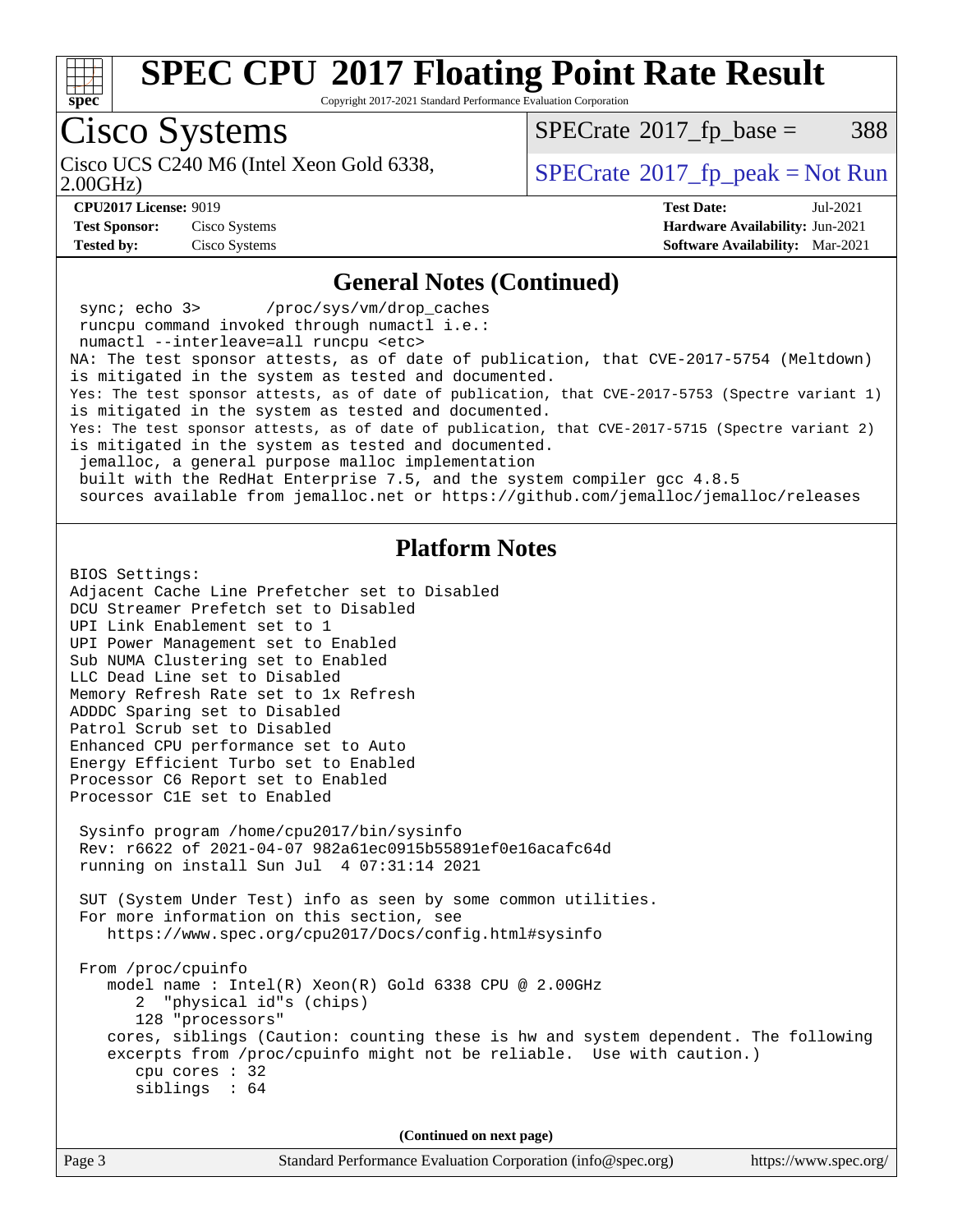

Copyright 2017-2021 Standard Performance Evaluation Corporation

# Cisco Systems

2.00GHz) Cisco UCS C240 M6 (Intel Xeon Gold 6338,  $\vert$  [SPECrate](http://www.spec.org/auto/cpu2017/Docs/result-fields.html#SPECrate2017fppeak)®[2017\\_fp\\_peak = N](http://www.spec.org/auto/cpu2017/Docs/result-fields.html#SPECrate2017fppeak)ot Run

 $SPECTate@2017<sub>fr</sub> base = 388$ 

**[Test Sponsor:](http://www.spec.org/auto/cpu2017/Docs/result-fields.html#TestSponsor)** Cisco Systems **[Hardware Availability:](http://www.spec.org/auto/cpu2017/Docs/result-fields.html#HardwareAvailability)** Jun-2021 **[Tested by:](http://www.spec.org/auto/cpu2017/Docs/result-fields.html#Testedby)** Cisco Systems **[Software Availability:](http://www.spec.org/auto/cpu2017/Docs/result-fields.html#SoftwareAvailability)** Mar-2021

**[CPU2017 License:](http://www.spec.org/auto/cpu2017/Docs/result-fields.html#CPU2017License)** 9019 **[Test Date:](http://www.spec.org/auto/cpu2017/Docs/result-fields.html#TestDate)** Jul-2021

#### **[Platform Notes \(Continued\)](http://www.spec.org/auto/cpu2017/Docs/result-fields.html#PlatformNotes)**

 physical 0: cores 0 1 2 3 4 5 6 7 8 9 10 11 12 13 14 15 16 17 18 19 20 21 22 23 24 25 26 27 28 29 30 31 physical 1: cores 0 1 2 3 4 5 6 7 8 9 10 11 12 13 14 15 16 17 18 19 20 21 22 23 24 25 26 27 28 29 30 31 From lscpu from util-linux 2.33.1: Architecture: x86\_64 CPU op-mode(s): 32-bit, 64-bit Byte Order: Little Endian Address sizes: 46 bits physical, 57 bits virtual  $CPU(s):$  128 On-line CPU(s) list: 0-127 Thread(s) per core: 2 Core(s) per socket: 32 Socket(s): 2 NUMA node(s): 4 Vendor ID: GenuineIntel CPU family: 6 Model: 106 Model name: Intel(R) Xeon(R) Gold 6338 CPU @ 2.00GHz Stepping: 6 CPU MHz: 1248.144 CPU max MHz: 3200.0000 CPU min MHz: 800.0000 BogoMIPS: 4000.00 Virtualization: VT-x L1d cache: 48K L1i cache: 32K L2 cache: 1280K L3 cache: 49152K NUMA node0 CPU(s): 0-15,64-79<br>NUMA node1 CPU(s): 16-31,80-95 NUMA node1 CPU(s): NUMA node2 CPU(s): 32-47,96-111 NUMA node3 CPU(s): 48-63,112-127 Flags: fpu vme de pse tsc msr pae mce cx8 apic sep mtrr pge mca cmov pat pse36 clflush dts acpi mmx fxsr sse sse2 ss ht tm pbe syscall nx pdpe1gb rdtscp lm constant\_tsc art arch\_perfmon pebs bts rep\_good nopl xtopology nonstop\_tsc cpuid aperfmperf pni pclmulqdq dtes64 monitor ds\_cpl vmx smx est tm2 ssse3 sdbg fma cx16 xtpr pdcm pcid dca sse4\_1 sse4\_2 x2apic movbe popcnt tsc\_deadline\_timer aes xsave avx f16c rdrand lahf\_lm abm 3dnowprefetch cpuid\_fault epb cat\_l3 invpcid\_single ssbd mba ibrs ibpb stibp ibrs\_enhanced tpr\_shadow vnmi flexpriority ept vpid ept\_ad fsgsbase tsc\_adjust bmi1 hle avx2 smep bmi2 erms invpcid rtm cqm rdt\_a avx512f avx512dq rdseed adx smap avx512ifma clflushopt clwb intel\_pt avx512cd sha\_ni avx512bw avx512vl xsaveopt xsavec xgetbv1 xsaves cqm\_llc cqm\_occup\_llc cqm\_mbm\_total cqm\_mbm\_local wbnoinvd dtherm ida arat pln pts hwp hwp\_act\_window hwp\_epp hwp\_pkg\_req avx512vbmi umip pku ospke avx512\_vbmi2 gfni vaes vpclmulqdq avx512\_vnni avx512\_bitalg tme avx512\_vpopcntdq la57 rdpid md\_clear pconfig flush\_l1d **(Continued on next page)**

Page 4 Standard Performance Evaluation Corporation [\(info@spec.org\)](mailto:info@spec.org) <https://www.spec.org/>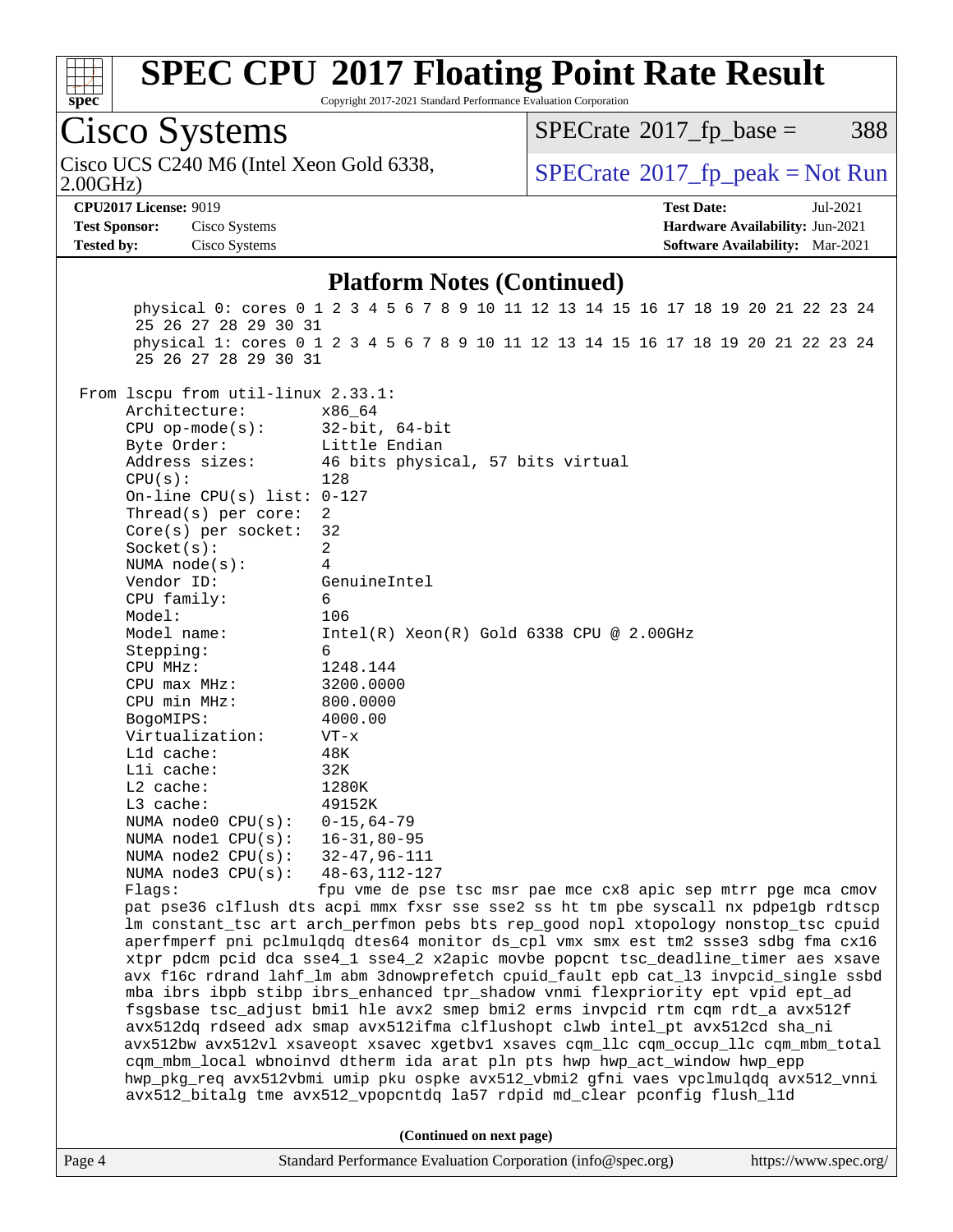

Copyright 2017-2021 Standard Performance Evaluation Corporation

## Cisco Systems

2.00GHz) Cisco UCS C240 M6 (Intel Xeon Gold 6338,  $\vert$  [SPECrate](http://www.spec.org/auto/cpu2017/Docs/result-fields.html#SPECrate2017fppeak)®[2017\\_fp\\_peak = N](http://www.spec.org/auto/cpu2017/Docs/result-fields.html#SPECrate2017fppeak)ot Run

 $SPECTate@2017<sub>fr</sub> base = 388$ 

**[CPU2017 License:](http://www.spec.org/auto/cpu2017/Docs/result-fields.html#CPU2017License)** 9019 **[Test Date:](http://www.spec.org/auto/cpu2017/Docs/result-fields.html#TestDate)** Jul-2021

**[Test Sponsor:](http://www.spec.org/auto/cpu2017/Docs/result-fields.html#TestSponsor)** Cisco Systems **[Hardware Availability:](http://www.spec.org/auto/cpu2017/Docs/result-fields.html#HardwareAvailability)** Jun-2021

**[Tested by:](http://www.spec.org/auto/cpu2017/Docs/result-fields.html#Testedby)** Cisco Systems **[Software Availability:](http://www.spec.org/auto/cpu2017/Docs/result-fields.html#SoftwareAvailability)** Mar-2021

#### **[Platform Notes \(Continued\)](http://www.spec.org/auto/cpu2017/Docs/result-fields.html#PlatformNotes)**

arch\_capabilities

 /proc/cpuinfo cache data cache size : 49152 KB

From numactl --hardware WARNING: a numactl 'node' might or might not correspond to a physical chip. available: 4 nodes (0-3) node 0 cpus: 0 1 2 3 4 5 6 7 8 9 10 11 12 13 14 15 64 65 66 67 68 69 70 71 72 73 74 75 76 77 78 79 node 0 size: 257600 MB node 0 free: 241247 MB node 1 cpus: 16 17 18 19 20 21 22 23 24 25 26 27 28 29 30 31 80 81 82 83 84 85 86 87 88 89 90 91 92 93 94 95 node 1 size: 258040 MB node 1 free: 244737 MB node 2 cpus: 32 33 34 35 36 37 38 39 40 41 42 43 44 45 46 47 96 97 98 99 100 101 102 103 104 105 106 107 108 109 110 111 node 2 size: 258040 MB node 2 free: 245092 MB node 3 cpus: 48 49 50 51 52 53 54 55 56 57 58 59 60 61 62 63 112 113 114 115 116 117 118 119 120 121 122 123 124 125 126 127 node 3 size: 258036 MB node 3 free: 244454 MB node distances: node 0 1 2 3 0: 10 11 20 20 1: 11 10 20 20 2: 20 20 10 11 3: 20 20 11 10 From /proc/meminfo MemTotal: 1056478916 kB HugePages\_Total: 0 Hugepagesize: 2048 kB /sys/devices/system/cpu/cpu\*/cpufreq/scaling\_governor has performance From /etc/\*release\* /etc/\*version\* os-release: NAME="SLES" VERSION="15-SP2" VERSION\_ID="15.2" PRETTY\_NAME="SUSE Linux Enterprise Server 15 SP2" ID="sles" ID\_LIKE="suse" **(Continued on next page)**

Page 5 Standard Performance Evaluation Corporation [\(info@spec.org\)](mailto:info@spec.org) <https://www.spec.org/>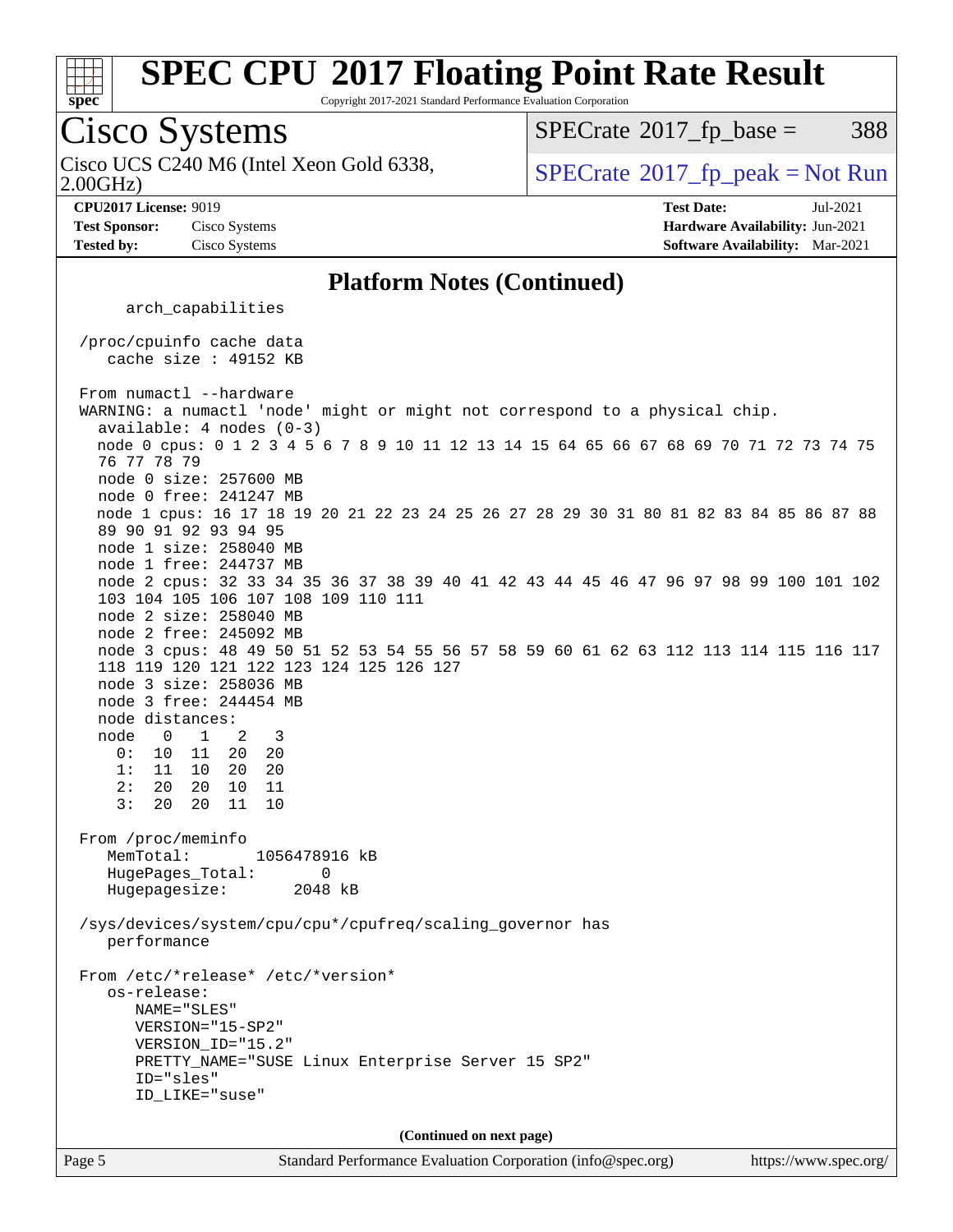

Copyright 2017-2021 Standard Performance Evaluation Corporation

## Cisco Systems

2.00GHz) Cisco UCS C240 M6 (Intel Xeon Gold 6338,  $\vert$  [SPECrate](http://www.spec.org/auto/cpu2017/Docs/result-fields.html#SPECrate2017fppeak)®[2017\\_fp\\_peak = N](http://www.spec.org/auto/cpu2017/Docs/result-fields.html#SPECrate2017fppeak)ot Run

 $SPECTate@2017<sub>fr</sub> base = 388$ 

**[Test Sponsor:](http://www.spec.org/auto/cpu2017/Docs/result-fields.html#TestSponsor)** Cisco Systems **[Hardware Availability:](http://www.spec.org/auto/cpu2017/Docs/result-fields.html#HardwareAvailability)** Jun-2021 **[Tested by:](http://www.spec.org/auto/cpu2017/Docs/result-fields.html#Testedby)** Cisco Systems **[Software Availability:](http://www.spec.org/auto/cpu2017/Docs/result-fields.html#SoftwareAvailability)** Mar-2021

**[CPU2017 License:](http://www.spec.org/auto/cpu2017/Docs/result-fields.html#CPU2017License)** 9019 **[Test Date:](http://www.spec.org/auto/cpu2017/Docs/result-fields.html#TestDate)** Jul-2021

#### **[Platform Notes \(Continued\)](http://www.spec.org/auto/cpu2017/Docs/result-fields.html#PlatformNotes)**

 ANSI\_COLOR="0;32" CPE\_NAME="cpe:/o:suse:sles:15:sp2" uname -a: Linux install 5.3.18-22-default #1 SMP Wed Jun 3 12:16:43 UTC 2020 (720aeba) x86\_64 x86\_64 x86\_64 GNU/Linux Kernel self-reported vulnerability status: CVE-2018-12207 (iTLB Multihit): Not affected CVE-2018-3620 (L1 Terminal Fault): Not affected Microarchitectural Data Sampling: Not affected CVE-2017-5754 (Meltdown): Not affected CVE-2018-3639 (Speculative Store Bypass): Mitigation: Speculative Store Bypass disabled via prctl and seccompany and the second second seconds of the second seconds of the seconds of the seconds of the seconds of CVE-2017-5753 (Spectre variant 1): Mitigation: usercopy/swapgs barriers and \_\_user pointer sanitization CVE-2017-5715 (Spectre variant 2): Mitigation: Enhanced IBRS, IBPB: conditional, RSB filling CVE-2020-0543 (Special Register Buffer Data Sampling): Not affected CVE-2019-11135 (TSX Asynchronous Abort): Not affected run-level 3 Jul 3 23:04 SPEC is set to: /home/cpu2017 Filesystem Type Size Used Avail Use% Mounted on<br>/dev/sdc2 btrfs 277G 76G 198G 28% /home /dev/sdc2 btrfs 277G 76G 198G 28% /home From /sys/devices/virtual/dmi/id Vendor: Cisco Systems Inc Product: UCSC-C240-M6SX Serial: WZP244208SJ Additional information from dmidecode 3.2 follows. WARNING: Use caution when you interpret this section. The 'dmidecode' program reads system data which is "intended to allow hardware to be accurately determined", but the intent may not be met, as there are frequent changes to hardware, firmware, and the "DMTF SMBIOS" standard. Memory: 32x 0xCE00 M393A4K40DB3-CWE 32 GB 2 rank 3200 BIOS: BIOS Vendor: Cisco Systems, Inc. BIOS Version: C240M6.4.2.1c.1.0701210708 BIOS Date: 07/01/2021 BIOS Revision: 5.22

**(Continued on next page)**

Page 6 Standard Performance Evaluation Corporation [\(info@spec.org\)](mailto:info@spec.org) <https://www.spec.org/>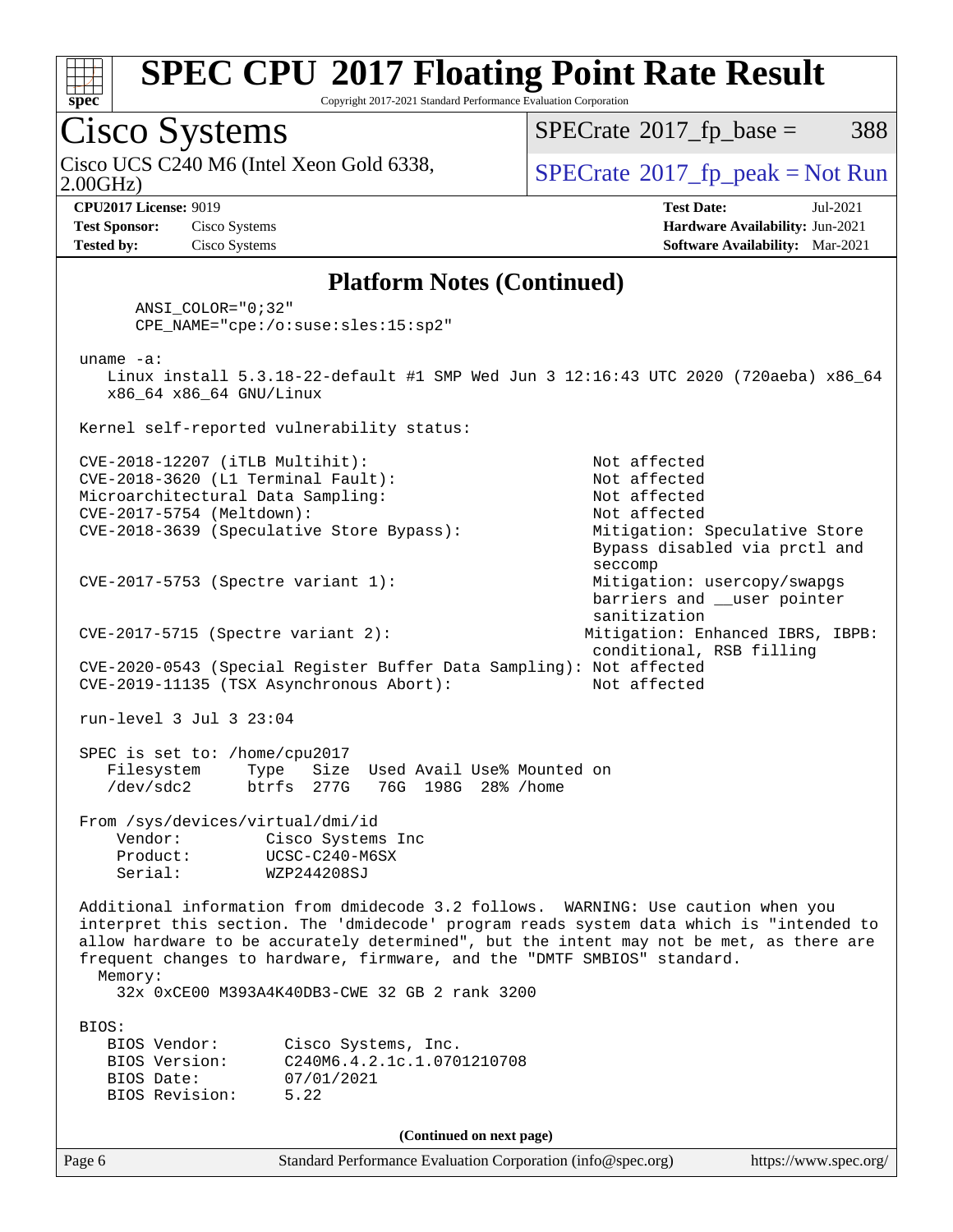

Copyright 2017-2021 Standard Performance Evaluation Corporation

## Cisco Systems

 $SPECTate@2017_fp\_base = 388$ 

2.00GHz)

**[Test Sponsor:](http://www.spec.org/auto/cpu2017/Docs/result-fields.html#TestSponsor)** Cisco Systems **[Hardware Availability:](http://www.spec.org/auto/cpu2017/Docs/result-fields.html#HardwareAvailability)** Jun-2021 **[Tested by:](http://www.spec.org/auto/cpu2017/Docs/result-fields.html#Testedby)** Cisco Systems **[Software Availability:](http://www.spec.org/auto/cpu2017/Docs/result-fields.html#SoftwareAvailability)** Mar-2021

Cisco UCS C240 M6 (Intel Xeon Gold 6338,  $\sum_{\text{OPECrate}} 2017 \text{ p}$  peak = Not Run

**[CPU2017 License:](http://www.spec.org/auto/cpu2017/Docs/result-fields.html#CPU2017License)** 9019 **[Test Date:](http://www.spec.org/auto/cpu2017/Docs/result-fields.html#TestDate)** Jul-2021

### **[Platform Notes \(Continued\)](http://www.spec.org/auto/cpu2017/Docs/result-fields.html#PlatformNotes)**

(End of data from sysinfo program)

#### **[Compiler Version Notes](http://www.spec.org/auto/cpu2017/Docs/result-fields.html#CompilerVersionNotes)**

| 519.1bm_r(base) 538.imagick_r(base) 544.nab_r(base)<br>C                                                                                                                                                                                                                                                                                                                                                                                                                                                                                                                      |  |  |  |  |
|-------------------------------------------------------------------------------------------------------------------------------------------------------------------------------------------------------------------------------------------------------------------------------------------------------------------------------------------------------------------------------------------------------------------------------------------------------------------------------------------------------------------------------------------------------------------------------|--|--|--|--|
| Intel(R) oneAPI DPC++/C++ Compiler for applications running on Intel(R) $64$ ,<br>Version 2021.1 Build 20201113<br>Copyright (C) 1985-2020 Intel Corporation. All rights reserved.                                                                                                                                                                                                                                                                                                                                                                                            |  |  |  |  |
| 508.namd_r(base) 510.parest_r(base)<br>$C++$                                                                                                                                                                                                                                                                                                                                                                                                                                                                                                                                  |  |  |  |  |
| Intel(R) oneAPI DPC++/C++ Compiler for applications running on Intel(R) $64$ ,<br>Version 2021.1 Build 20201113<br>Copyright (C) 1985-2020 Intel Corporation. All rights reserved.                                                                                                                                                                                                                                                                                                                                                                                            |  |  |  |  |
| 511.povray_r(base) 526.blender_r(base)<br>C++, C                                                                                                                                                                                                                                                                                                                                                                                                                                                                                                                              |  |  |  |  |
| Intel(R) oneAPI DPC++/C++ Compiler for applications running on Intel(R) $64$ ,<br>Version 2021.1 Build 20201113<br>Copyright (C) 1985-2020 Intel Corporation. All rights reserved.<br>Intel(R) oneAPI DPC++/C++ Compiler for applications running on Intel(R) $64$ ,<br>Version 2021.1 Build 20201113<br>Copyright (C) 1985-2020 Intel Corporation. All rights reserved.                                                                                                                                                                                                      |  |  |  |  |
| $C++$ , C, Fortran   507.cactuBSSN_r(base)                                                                                                                                                                                                                                                                                                                                                                                                                                                                                                                                    |  |  |  |  |
| Intel(R) oneAPI DPC++/C++ Compiler for applications running on Intel(R) $64$ ,<br>Version 2021.1 Build 20201113<br>Copyright (C) 1985-2020 Intel Corporation. All rights reserved.<br>Intel(R) oneAPI DPC++/C++ Compiler for applications running on Intel(R) $64$ ,<br>Version 2021.1 Build 20201113<br>Copyright (C) 1985-2020 Intel Corporation. All rights reserved.<br>Intel(R) Fortran Intel(R) 64 Compiler Classic for applications running on<br>Intel(R) 64, Version 2021.1 Build 20201112_000000<br>Copyright (C) 1985-2020 Intel Corporation. All rights reserved. |  |  |  |  |
| (Continued on next page)                                                                                                                                                                                                                                                                                                                                                                                                                                                                                                                                                      |  |  |  |  |

Page 7 Standard Performance Evaluation Corporation [\(info@spec.org\)](mailto:info@spec.org) <https://www.spec.org/>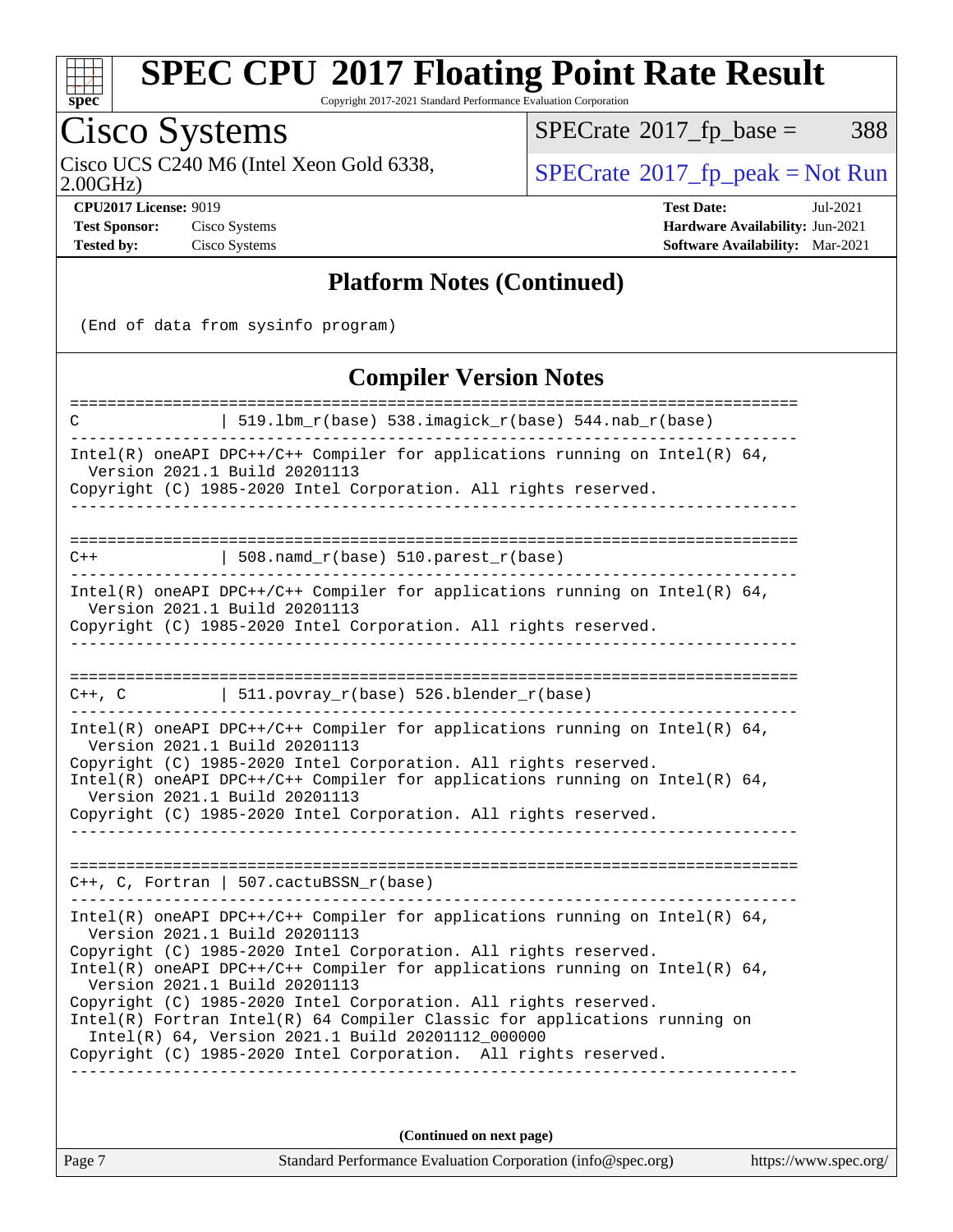

Copyright 2017-2021 Standard Performance Evaluation Corporation

# Cisco Systems

Cisco UCS C240 M6 (Intel Xeon Gold 6338,  $SPECrate@2017_fp\_peak = Not Run$  $SPECrate@2017_fp\_peak = Not Run$ 

 $SPECTate@2017_fp\_base = 388$ 

2.00GHz)

| <b>Test Sponsor:</b> | Cisco Systems |
|----------------------|---------------|
| <b>Tested by:</b>    | Cisco Systems |

**[CPU2017 License:](http://www.spec.org/auto/cpu2017/Docs/result-fields.html#CPU2017License)** 9019 **[Test Date:](http://www.spec.org/auto/cpu2017/Docs/result-fields.html#TestDate)** Jul-2021 **[Test Sponsor:](http://www.spec.org/auto/cpu2017/Docs/result-fields.html#TestSponsor)** Cisco Systems **[Hardware Availability:](http://www.spec.org/auto/cpu2017/Docs/result-fields.html#HardwareAvailability)** Jun-2021 **[Tested by:](http://www.spec.org/auto/cpu2017/Docs/result-fields.html#Testedby)** Cisco Systems **[Software Availability:](http://www.spec.org/auto/cpu2017/Docs/result-fields.html#SoftwareAvailability)** Mar-2021

## **[Compiler Version Notes \(Continued\)](http://www.spec.org/auto/cpu2017/Docs/result-fields.html#CompilerVersionNotes)**

| 503.bwaves_r(base) 549.fotonik3d_r(base) 554.roms_r(base)<br>Fortran                                                                                                                                                                                                                                                                                                                      |  |
|-------------------------------------------------------------------------------------------------------------------------------------------------------------------------------------------------------------------------------------------------------------------------------------------------------------------------------------------------------------------------------------------|--|
| $Intel(R)$ Fortran Intel(R) 64 Compiler Classic for applications running on<br>Intel(R) 64, Version 2021.1 Build 20201112 000000<br>Copyright (C) 1985-2020 Intel Corporation. All rights reserved.                                                                                                                                                                                       |  |
| --------------------------------<br>  521.wrf $r(base)$ 527.cam4 $r(base)$<br>Fortran, C                                                                                                                                                                                                                                                                                                  |  |
| $Intel(R)$ Fortran Intel(R) 64 Compiler Classic for applications running on<br>Intel(R) 64, Version 2021.1 Build 20201112 000000<br>Copyright (C) 1985-2020 Intel Corporation. All rights reserved.<br>Intel(R) oneAPI DPC++/C++ Compiler for applications running on Intel(R) $64$ ,<br>Version 2021.1 Build 20201113<br>Copyright (C) 1985-2020 Intel Corporation. All rights reserved. |  |

## **[Base Compiler Invocation](http://www.spec.org/auto/cpu2017/Docs/result-fields.html#BaseCompilerInvocation)**

[C benchmarks](http://www.spec.org/auto/cpu2017/Docs/result-fields.html#Cbenchmarks): [icx](http://www.spec.org/cpu2017/results/res2021q3/cpu2017-20210720-28400.flags.html#user_CCbase_intel_icx_fe2d28d19ae2a5db7c42fe0f2a2aed77cb715edd4aeb23434404a8be6683fe239869bb6ca8154ca98265c2e3b9226a719a0efe2953a4a7018c379b7010ccf087)

[C++ benchmarks:](http://www.spec.org/auto/cpu2017/Docs/result-fields.html#CXXbenchmarks) [icpx](http://www.spec.org/cpu2017/results/res2021q3/cpu2017-20210720-28400.flags.html#user_CXXbase_intel_icpx_1e918ed14c436bf4b9b7c8bcdd51d4539fc71b3df010bd1e9f8732d9c34c2b2914e48204a846820f3c0ebb4095dea797a5c30b458ac0b6dffac65d78f781f5ca)

[Fortran benchmarks](http://www.spec.org/auto/cpu2017/Docs/result-fields.html#Fortranbenchmarks): [ifort](http://www.spec.org/cpu2017/results/res2021q3/cpu2017-20210720-28400.flags.html#user_FCbase_intel_ifort_8111460550e3ca792625aed983ce982f94888b8b503583aa7ba2b8303487b4d8a21a13e7191a45c5fd58ff318f48f9492884d4413fa793fd88dd292cad7027ca)

[Benchmarks using both Fortran and C](http://www.spec.org/auto/cpu2017/Docs/result-fields.html#BenchmarksusingbothFortranandC): [ifort](http://www.spec.org/cpu2017/results/res2021q3/cpu2017-20210720-28400.flags.html#user_CC_FCbase_intel_ifort_8111460550e3ca792625aed983ce982f94888b8b503583aa7ba2b8303487b4d8a21a13e7191a45c5fd58ff318f48f9492884d4413fa793fd88dd292cad7027ca) [icx](http://www.spec.org/cpu2017/results/res2021q3/cpu2017-20210720-28400.flags.html#user_CC_FCbase_intel_icx_fe2d28d19ae2a5db7c42fe0f2a2aed77cb715edd4aeb23434404a8be6683fe239869bb6ca8154ca98265c2e3b9226a719a0efe2953a4a7018c379b7010ccf087)

[Benchmarks using both C and C++](http://www.spec.org/auto/cpu2017/Docs/result-fields.html#BenchmarksusingbothCandCXX): [icpx](http://www.spec.org/cpu2017/results/res2021q3/cpu2017-20210720-28400.flags.html#user_CC_CXXbase_intel_icpx_1e918ed14c436bf4b9b7c8bcdd51d4539fc71b3df010bd1e9f8732d9c34c2b2914e48204a846820f3c0ebb4095dea797a5c30b458ac0b6dffac65d78f781f5ca) [icx](http://www.spec.org/cpu2017/results/res2021q3/cpu2017-20210720-28400.flags.html#user_CC_CXXbase_intel_icx_fe2d28d19ae2a5db7c42fe0f2a2aed77cb715edd4aeb23434404a8be6683fe239869bb6ca8154ca98265c2e3b9226a719a0efe2953a4a7018c379b7010ccf087)

[Benchmarks using Fortran, C, and C++:](http://www.spec.org/auto/cpu2017/Docs/result-fields.html#BenchmarksusingFortranCandCXX) [icpx](http://www.spec.org/cpu2017/results/res2021q3/cpu2017-20210720-28400.flags.html#user_CC_CXX_FCbase_intel_icpx_1e918ed14c436bf4b9b7c8bcdd51d4539fc71b3df010bd1e9f8732d9c34c2b2914e48204a846820f3c0ebb4095dea797a5c30b458ac0b6dffac65d78f781f5ca) [icx](http://www.spec.org/cpu2017/results/res2021q3/cpu2017-20210720-28400.flags.html#user_CC_CXX_FCbase_intel_icx_fe2d28d19ae2a5db7c42fe0f2a2aed77cb715edd4aeb23434404a8be6683fe239869bb6ca8154ca98265c2e3b9226a719a0efe2953a4a7018c379b7010ccf087) [ifort](http://www.spec.org/cpu2017/results/res2021q3/cpu2017-20210720-28400.flags.html#user_CC_CXX_FCbase_intel_ifort_8111460550e3ca792625aed983ce982f94888b8b503583aa7ba2b8303487b4d8a21a13e7191a45c5fd58ff318f48f9492884d4413fa793fd88dd292cad7027ca)

## **[Base Portability Flags](http://www.spec.org/auto/cpu2017/Docs/result-fields.html#BasePortabilityFlags)**

 503.bwaves\_r: [-DSPEC\\_LP64](http://www.spec.org/cpu2017/results/res2021q3/cpu2017-20210720-28400.flags.html#suite_basePORTABILITY503_bwaves_r_DSPEC_LP64) 507.cactuBSSN\_r: [-DSPEC\\_LP64](http://www.spec.org/cpu2017/results/res2021q3/cpu2017-20210720-28400.flags.html#suite_basePORTABILITY507_cactuBSSN_r_DSPEC_LP64)

**(Continued on next page)**

Page 8 Standard Performance Evaluation Corporation [\(info@spec.org\)](mailto:info@spec.org) <https://www.spec.org/>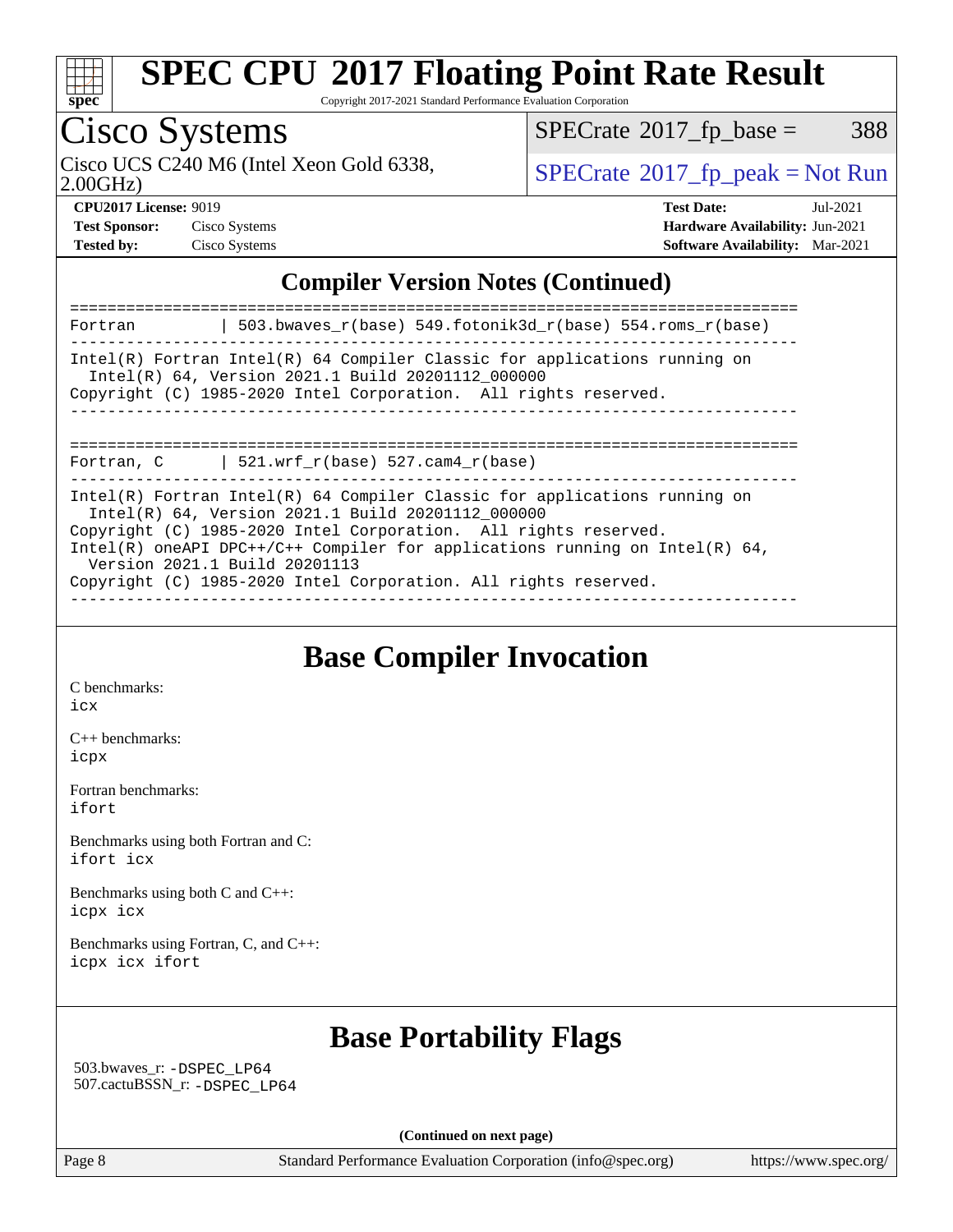

Copyright 2017-2021 Standard Performance Evaluation Corporation

## Cisco Systems

Cisco UCS C240 M6 (Intel Xeon Gold 6338,  $\vert$  [SPECrate](http://www.spec.org/auto/cpu2017/Docs/result-fields.html#SPECrate2017fppeak)®[2017\\_fp\\_peak = N](http://www.spec.org/auto/cpu2017/Docs/result-fields.html#SPECrate2017fppeak)ot Run

 $SPECTate@2017<sub>fr</sub> base = 388$ 

2.00GHz)

**[Test Sponsor:](http://www.spec.org/auto/cpu2017/Docs/result-fields.html#TestSponsor)** Cisco Systems **[Hardware Availability:](http://www.spec.org/auto/cpu2017/Docs/result-fields.html#HardwareAvailability)** Jun-2021

**[CPU2017 License:](http://www.spec.org/auto/cpu2017/Docs/result-fields.html#CPU2017License)** 9019 **[Test Date:](http://www.spec.org/auto/cpu2017/Docs/result-fields.html#TestDate)** Jul-2021 **[Tested by:](http://www.spec.org/auto/cpu2017/Docs/result-fields.html#Testedby)** Cisco Systems **[Software Availability:](http://www.spec.org/auto/cpu2017/Docs/result-fields.html#SoftwareAvailability)** Mar-2021

## **[Base Portability Flags \(Continued\)](http://www.spec.org/auto/cpu2017/Docs/result-fields.html#BasePortabilityFlags)**

 508.namd\_r: [-DSPEC\\_LP64](http://www.spec.org/cpu2017/results/res2021q3/cpu2017-20210720-28400.flags.html#suite_basePORTABILITY508_namd_r_DSPEC_LP64) 510.parest\_r: [-DSPEC\\_LP64](http://www.spec.org/cpu2017/results/res2021q3/cpu2017-20210720-28400.flags.html#suite_basePORTABILITY510_parest_r_DSPEC_LP64) 511.povray\_r: [-DSPEC\\_LP64](http://www.spec.org/cpu2017/results/res2021q3/cpu2017-20210720-28400.flags.html#suite_basePORTABILITY511_povray_r_DSPEC_LP64) 519.lbm\_r: [-DSPEC\\_LP64](http://www.spec.org/cpu2017/results/res2021q3/cpu2017-20210720-28400.flags.html#suite_basePORTABILITY519_lbm_r_DSPEC_LP64) 521.wrf\_r: [-DSPEC\\_LP64](http://www.spec.org/cpu2017/results/res2021q3/cpu2017-20210720-28400.flags.html#suite_basePORTABILITY521_wrf_r_DSPEC_LP64) [-DSPEC\\_CASE\\_FLAG](http://www.spec.org/cpu2017/results/res2021q3/cpu2017-20210720-28400.flags.html#b521.wrf_r_baseCPORTABILITY_DSPEC_CASE_FLAG) [-convert big\\_endian](http://www.spec.org/cpu2017/results/res2021q3/cpu2017-20210720-28400.flags.html#user_baseFPORTABILITY521_wrf_r_convert_big_endian_c3194028bc08c63ac5d04de18c48ce6d347e4e562e8892b8bdbdc0214820426deb8554edfa529a3fb25a586e65a3d812c835984020483e7e73212c4d31a38223) 526.blender\_r: [-DSPEC\\_LP64](http://www.spec.org/cpu2017/results/res2021q3/cpu2017-20210720-28400.flags.html#suite_basePORTABILITY526_blender_r_DSPEC_LP64) [-DSPEC\\_LINUX](http://www.spec.org/cpu2017/results/res2021q3/cpu2017-20210720-28400.flags.html#b526.blender_r_baseCPORTABILITY_DSPEC_LINUX) [-funsigned-char](http://www.spec.org/cpu2017/results/res2021q3/cpu2017-20210720-28400.flags.html#user_baseCPORTABILITY526_blender_r_force_uchar_40c60f00ab013830e2dd6774aeded3ff59883ba5a1fc5fc14077f794d777847726e2a5858cbc7672e36e1b067e7e5c1d9a74f7176df07886a243d7cc18edfe67) 527.cam4\_r: [-DSPEC\\_LP64](http://www.spec.org/cpu2017/results/res2021q3/cpu2017-20210720-28400.flags.html#suite_basePORTABILITY527_cam4_r_DSPEC_LP64) [-DSPEC\\_CASE\\_FLAG](http://www.spec.org/cpu2017/results/res2021q3/cpu2017-20210720-28400.flags.html#b527.cam4_r_baseCPORTABILITY_DSPEC_CASE_FLAG) 538.imagick\_r: [-DSPEC\\_LP64](http://www.spec.org/cpu2017/results/res2021q3/cpu2017-20210720-28400.flags.html#suite_basePORTABILITY538_imagick_r_DSPEC_LP64) 544.nab\_r: [-DSPEC\\_LP64](http://www.spec.org/cpu2017/results/res2021q3/cpu2017-20210720-28400.flags.html#suite_basePORTABILITY544_nab_r_DSPEC_LP64) 549.fotonik3d\_r: [-DSPEC\\_LP64](http://www.spec.org/cpu2017/results/res2021q3/cpu2017-20210720-28400.flags.html#suite_basePORTABILITY549_fotonik3d_r_DSPEC_LP64) 554.roms\_r: [-DSPEC\\_LP64](http://www.spec.org/cpu2017/results/res2021q3/cpu2017-20210720-28400.flags.html#suite_basePORTABILITY554_roms_r_DSPEC_LP64)

## **[Base Optimization Flags](http://www.spec.org/auto/cpu2017/Docs/result-fields.html#BaseOptimizationFlags)**

#### [C benchmarks](http://www.spec.org/auto/cpu2017/Docs/result-fields.html#Cbenchmarks):

```
-w -std=c11 -m64 -Wl,-z,muldefs -xCORE-AVX512 -Ofast -ffast-math
-flto -mfpmath=sse -funroll-loops -qopt-mem-layout-trans=4
-mbranches-within-32B-boundaries -ljemalloc
-L/usr/local/jemalloc64-5.0.1/lib
```
#### [C++ benchmarks:](http://www.spec.org/auto/cpu2017/Docs/result-fields.html#CXXbenchmarks)

```
-w -m64 -Wl,-z,muldefs -xCORE-AVX512 -Ofast -ffast-math -flto
-mfpmath=sse -funroll-loops -qopt-mem-layout-trans=4
-mbranches-within-32B-boundaries -ljemalloc
-L/usr/local/jemalloc64-5.0.1/lib
```
[Fortran benchmarks](http://www.spec.org/auto/cpu2017/Docs/result-fields.html#Fortranbenchmarks):

```
-w -m64 -Wl,-z,muldefs -xCORE-AVX512 -O3 -ipo -no-prec-div
-qopt-prefetch -ffinite-math-only
-qopt-multiple-gather-scatter-by-shuffles -qopt-mem-layout-trans=4
-nostandard-realloc-lhs -align array32byte -auto
-mbranches-within-32B-boundaries -ljemalloc
-L/usr/local/jemalloc64-5.0.1/lib
```
[Benchmarks using both Fortran and C](http://www.spec.org/auto/cpu2017/Docs/result-fields.html#BenchmarksusingbothFortranandC):

```
-w -m64 -std=c11 -Wl,-z,muldefs -xCORE-AVX512 -Ofast -ffast-math
-flto -mfpmath=sse -funroll-loops -qopt-mem-layout-trans=4 -O3 -ipo
-no-prec-div -qopt-prefetch -ffinite-math-only
-qopt-multiple-gather-scatter-by-shuffles
-mbranches-within-32B-boundaries -nostandard-realloc-lhs
-align array32byte -auto -ljemalloc -L/usr/local/jemalloc64-5.0.1/lib
```
[Benchmarks using both C and C++](http://www.spec.org/auto/cpu2017/Docs/result-fields.html#BenchmarksusingbothCandCXX):

```
-w -m64 -std=c11 -Wl,-z,muldefs -xCORE-AVX512 -Ofast -ffast-math
```
**(Continued on next page)**

| Page 9 | Standard Performance Evaluation Corporation (info@spec.org) | https://www.spec.org/ |
|--------|-------------------------------------------------------------|-----------------------|